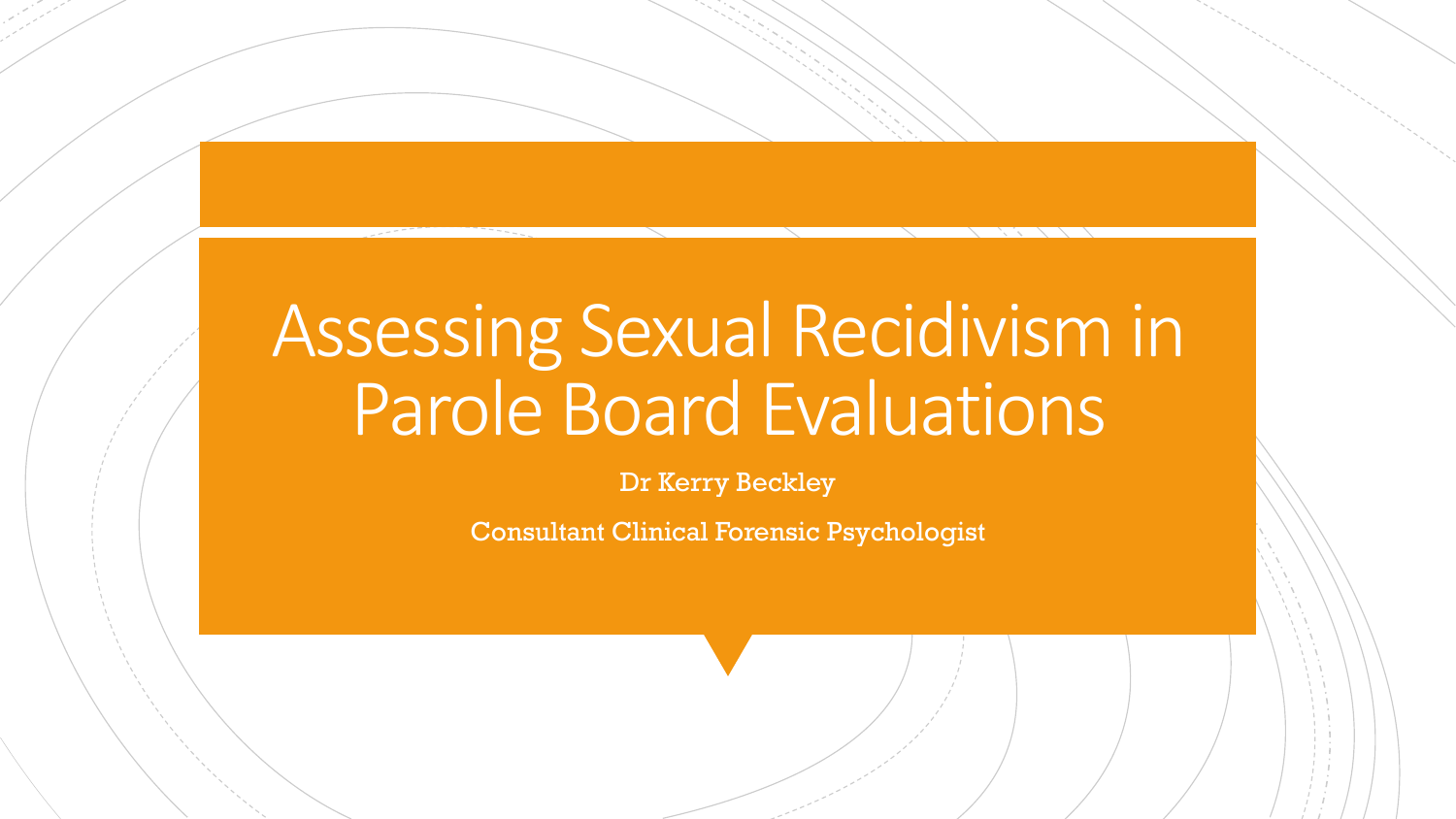#### Function of the Parole Board

- Under the provisions of the Legal Aid, Sentencing and Punishment of Offenders Act 2012, when considering the release of prisoners who come before it, the Parole Board is required to determine only one thing, namely whether it is "satisfied that it is no longer necessary for the protection of the public that the prisoner should remain detained".
- In order to direct release, the Board should be satisfied that it is no longer necessary for the prisoner to be detained in order to protect the public from serious harm (to life and limb). It is not a requirement to balance the risk against the benefits to the public or the prisoner of release.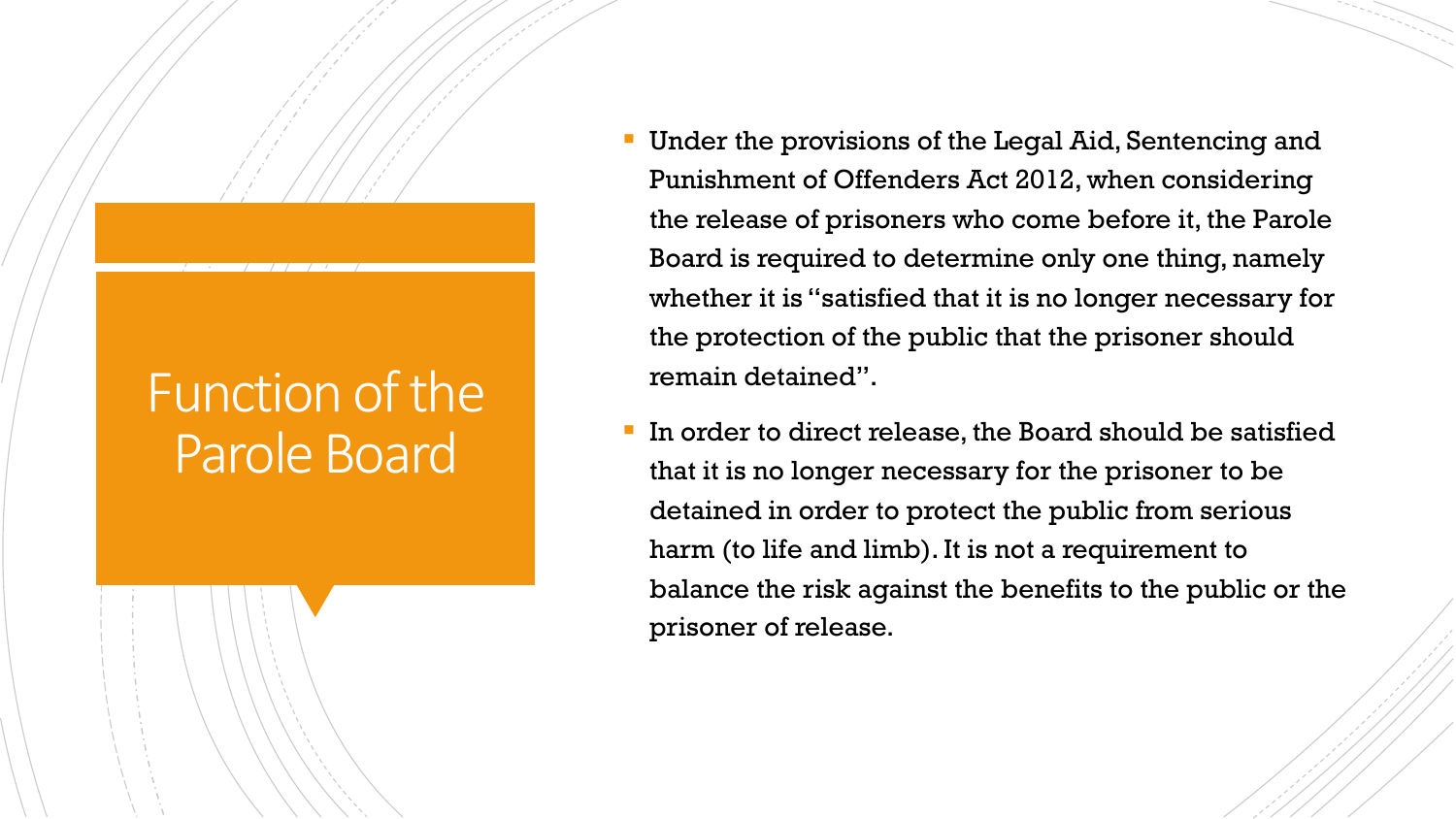#### ROSH Guidance 2020 HMPPS

§ The risk of serious harm is the likelihood of a life-threatening and/or traumatic event. Recovery, whether physical or psychological, can be expected to be difficult or impossible.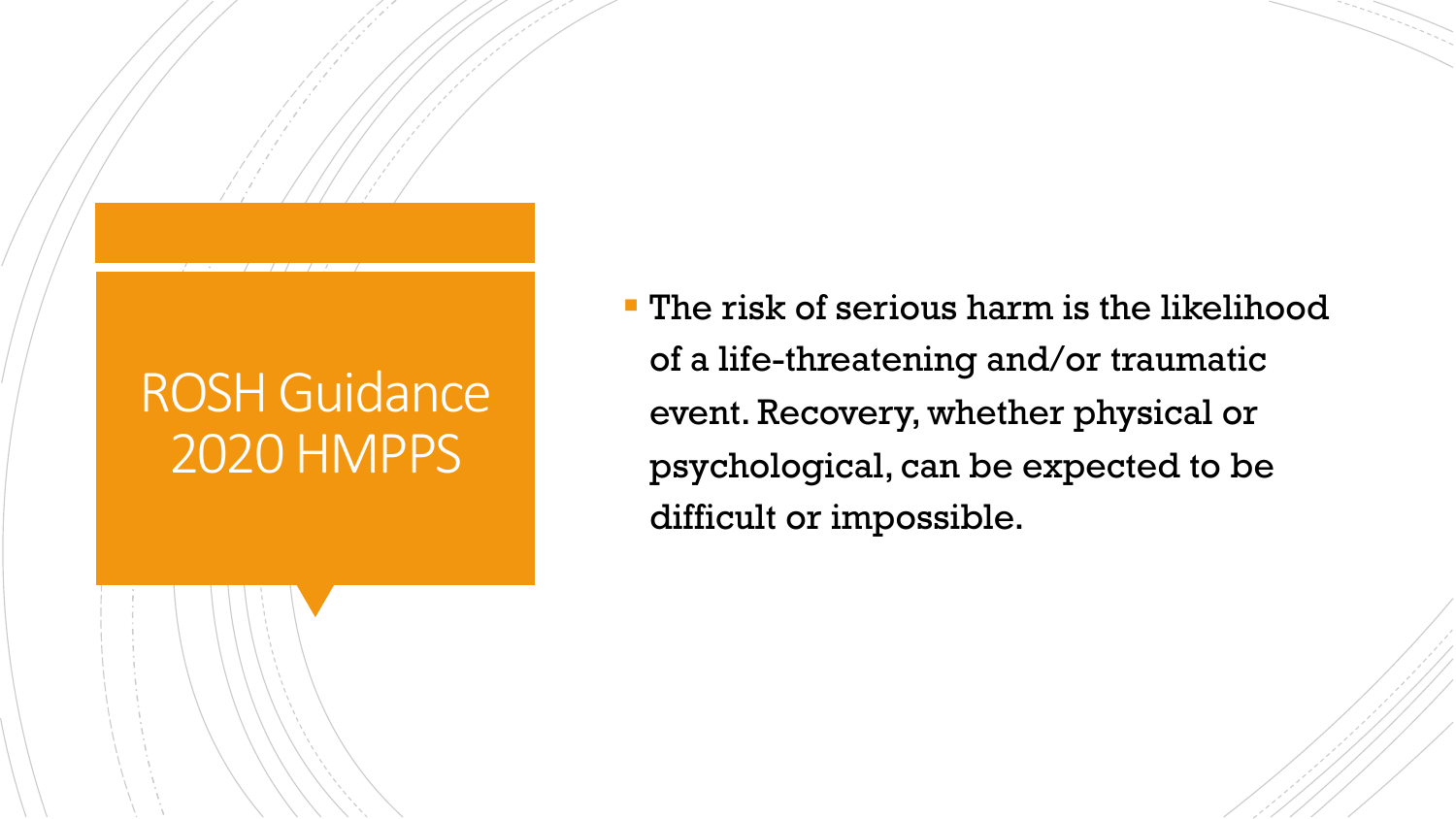## **Open** Conditions

- Before recommending the transfer to open conditions, the Parole Board must consider
- a) the extent to which the person has made sufficient progress during the sentence in addressing and reducing risk to a level consistent with protecting the public from harm
- b) the extent to which the person is likely to comply with the conditions of any such form of temporary release
- c) if the person is considered trustworthy enough not to abscond
- d) the extent to which the person is likely to derive benefit from being able to address risk factors and to be tested in the open conditions environment such as to suggest that a transfer to open conditions is worthwhile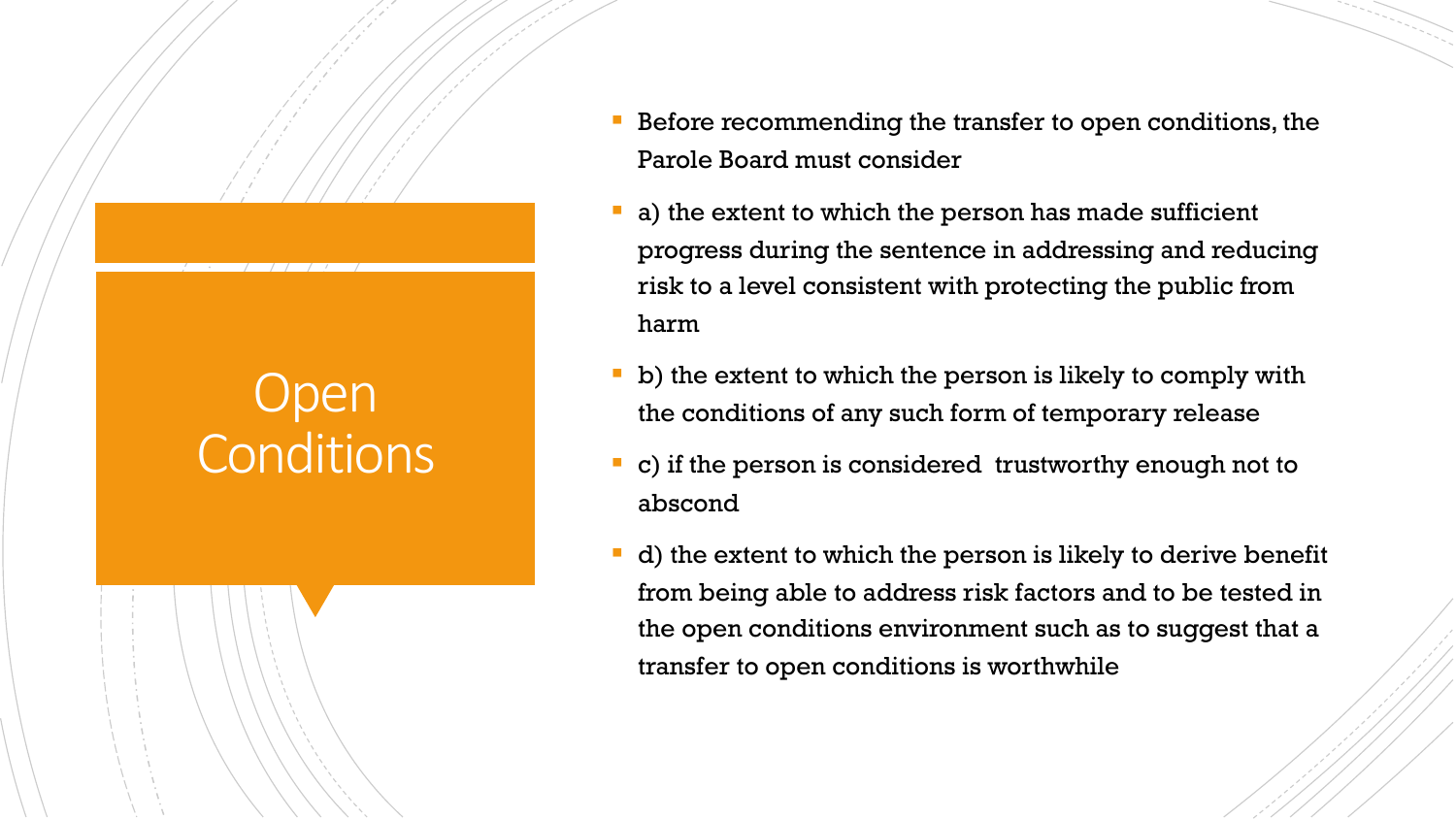## Risk Assessment

#### § Who is instructing?

- Awareness of bias (in self and others)
- Meaningful instruction letters are rarer in prison law than other areas
- Check if dossier up to date/request more information

#### § Assessment Interview

- Prepare don't review all information where unnecessary
- Where are the gaps in information (sexual/relational history, dysfunction, fantasy)
- Time limited rapport building art not science!
- § Not an assessment of likability
- Responsivity issues, request more time where needed
- Face to face v's videolink/telephone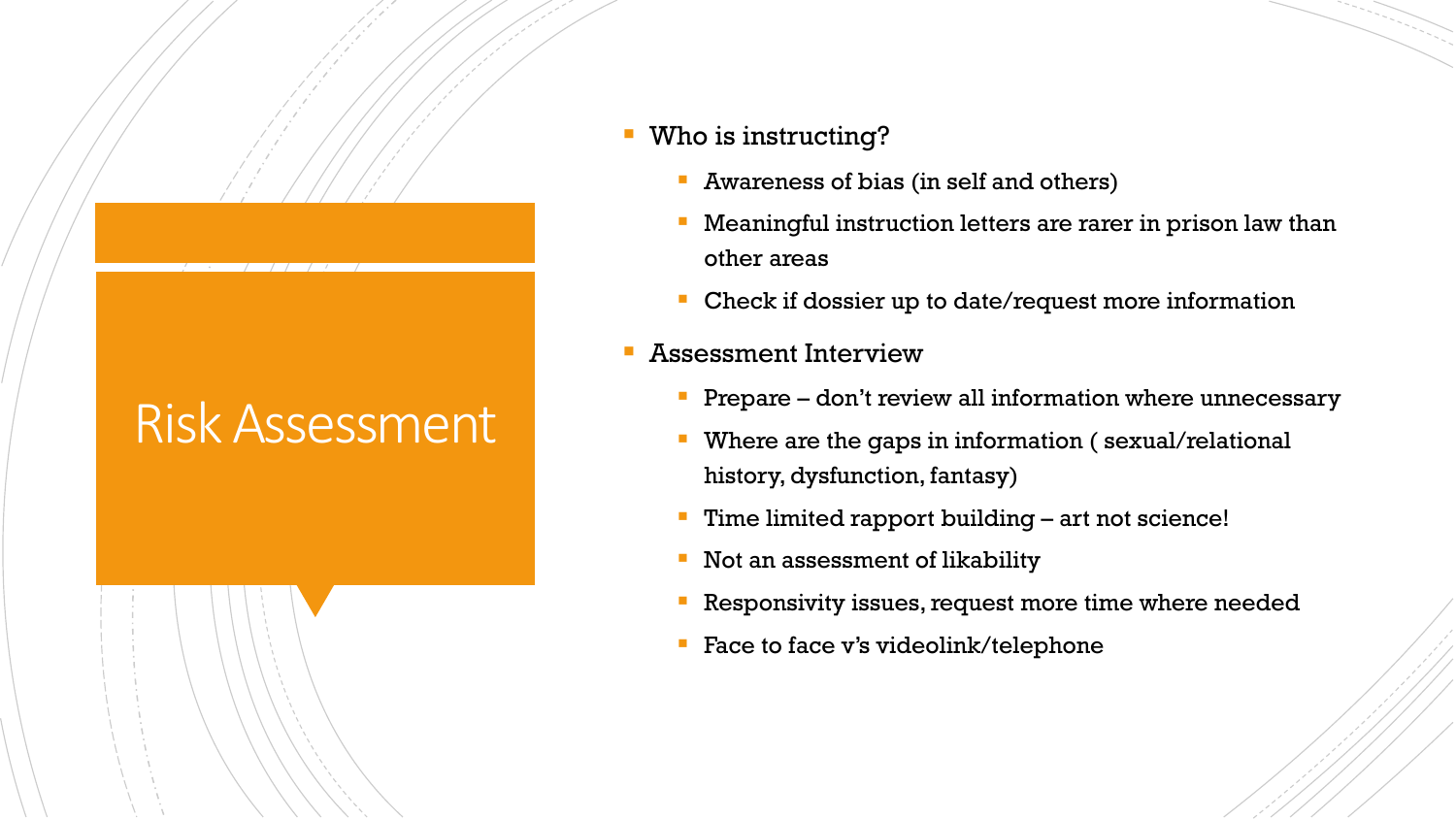#### Risk Assessment

#### § Report

- Know your base rates broad range in severity of offence
- Consider your audience Expert psychologists to layperson – write for the intelligent layperson
- Tables for ratings (assists with comparison/joint statements)
- § Avoid lists
- Recommendations should start from the release test backwards
- § Set out all options but focus on **necessity** not **benefit**
- Challenge your own recommendations
- Check for myth perpetuation avoid 'setting him up to fail'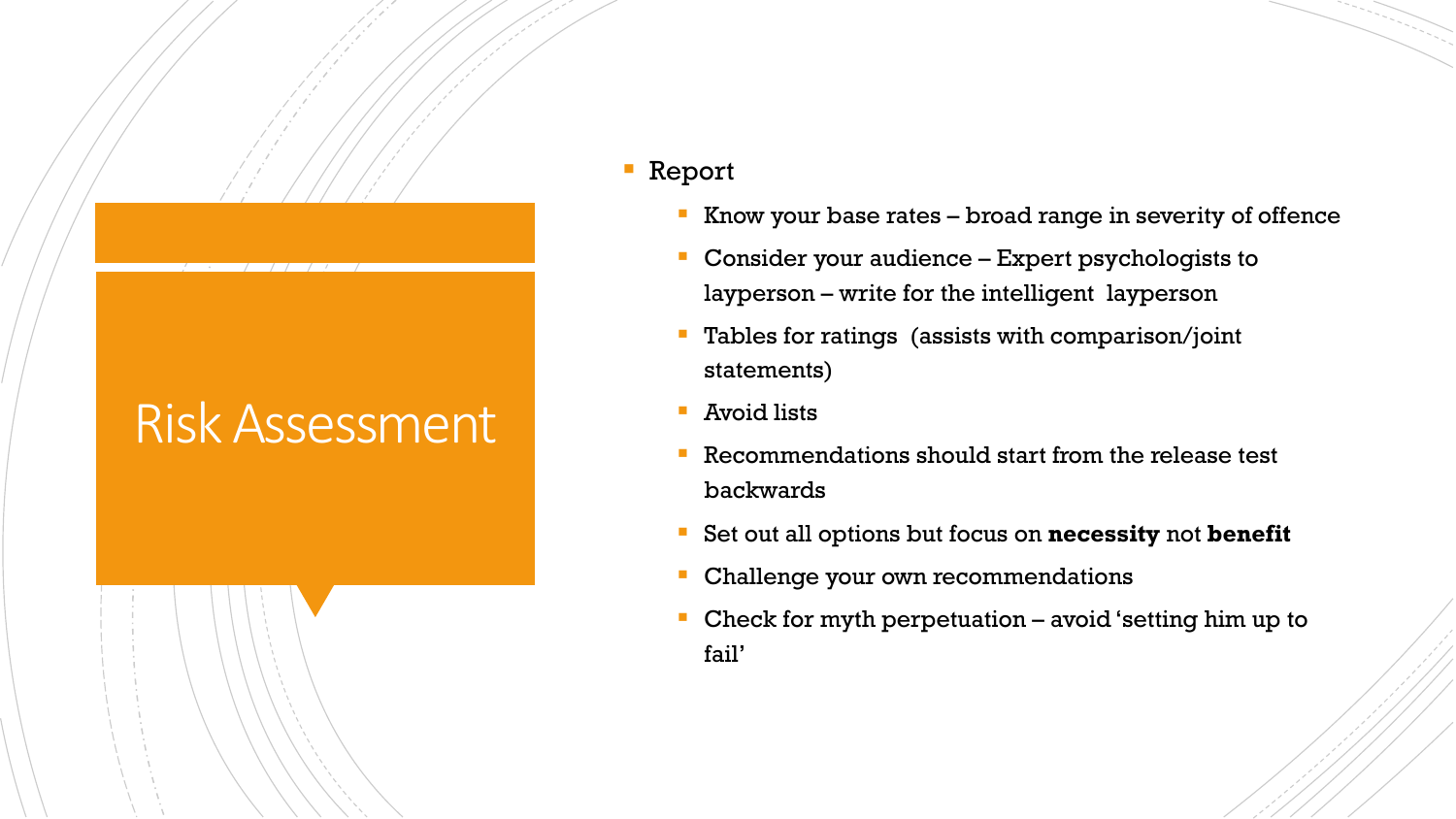#### Risk Assessment

- § Consider all evidence, not just evidence which supports presence – i.e. sexual interests
- Challenge the assumption of relevance on the basis of presence it is future focused
- Always refer back to the manual, even when well acquainted
- § Tricky issues of denial and unusual offence patterns
- § Acknowledge where there is an absence of evidence. This does not make risk assessment impossible but will impact on the validity of the assessment.
- Use research evidence to consider risk factors/typologies
- § You are in charge of the risk assessment, not vice versa, structured clinical judgement is key
- Keep up to date with research  $-$  specific and more broadly
- § Be clear what is risk of serious harm subjective?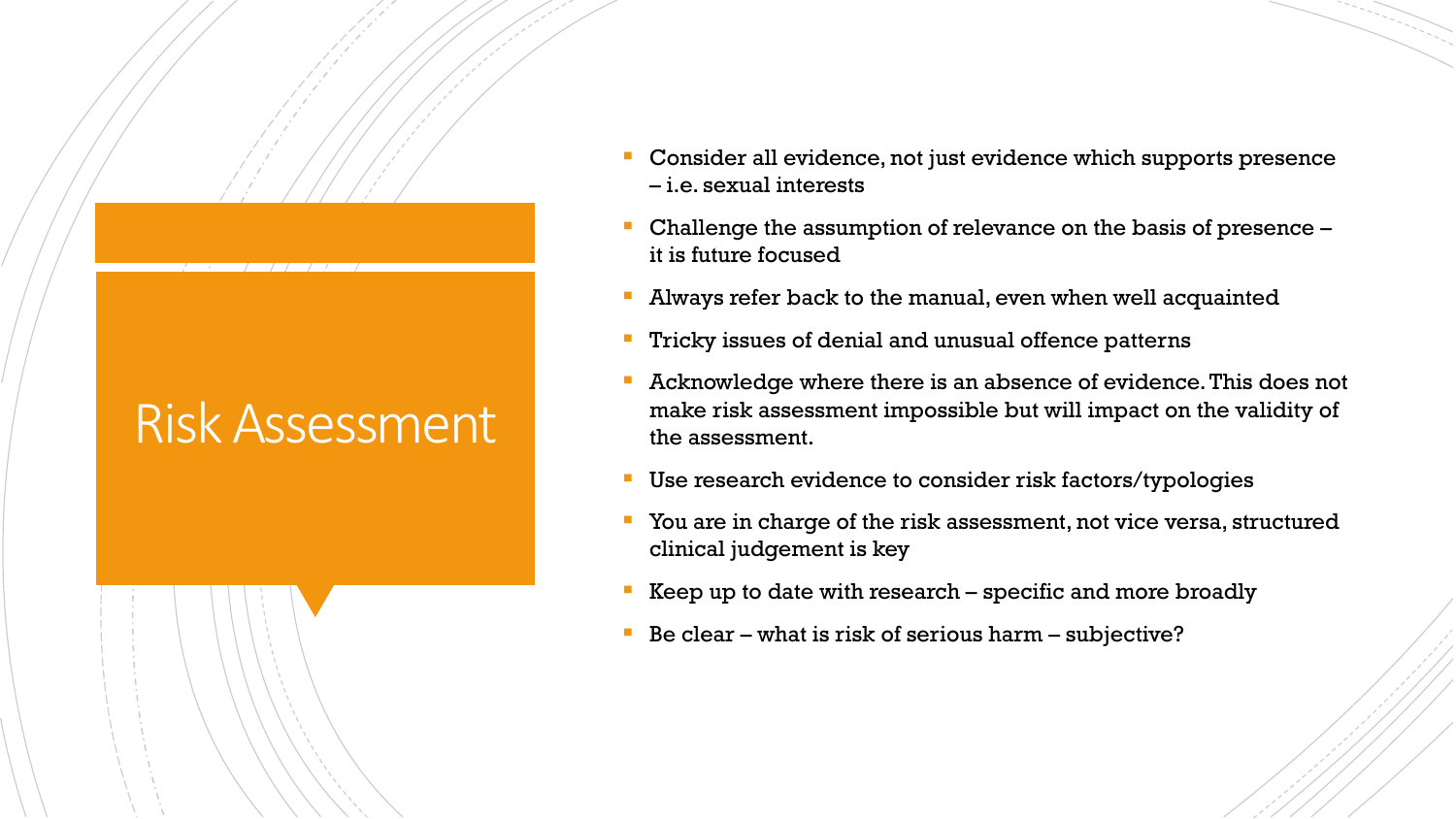#### Intervention

- Increasing trend to recommend PIPE's as a necessary step in someone's journey.
- An understanding of 'personality disorder' is not well evidenced in risk assessments, leading to spurious recommendations
- What is core risk reduction?
- What is consolidation?
- **Is morality driving recommendations?**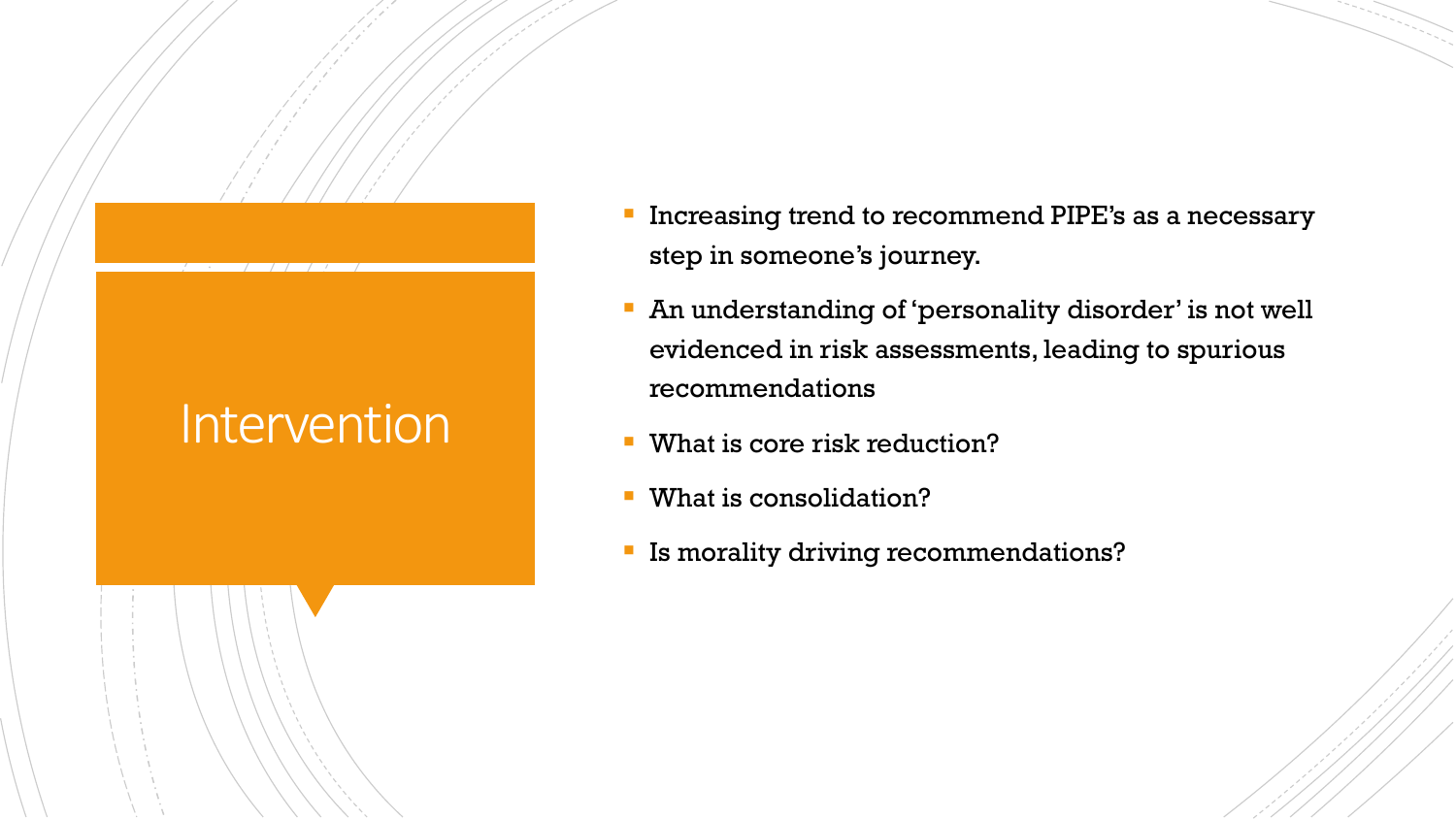### Assessing Risk of Abscond

- § Altman (1972) relationship between risk of absconding and being male, student, catholic, side burns, odd haircuts and cowboy boots
- Most of the research is based on secure hospital patients (i.e. LARA assessment, Hearn et al 2012)
- § Socio-environmental factors include anger, feeling trapped, food quality, boredom, fear of others, worrying about relatives or property, and a need or desire to carry out an activity or responsibility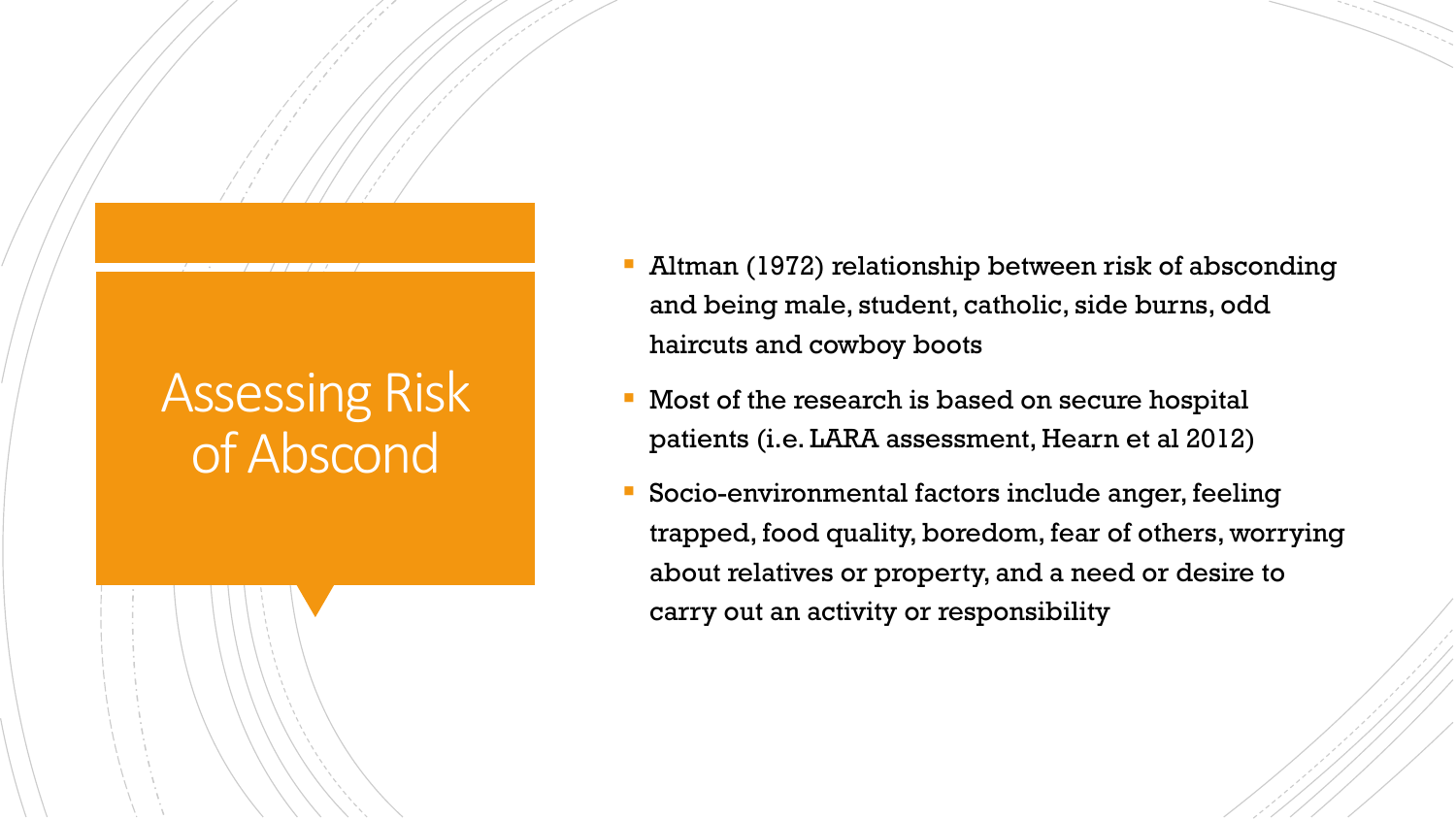### **Community Provision**

- Understand what services are available in the community in the persons home area
- § Benefits of community work experience
- § Where possible, speak to Community Offender Manager
- § Consider provision, motivation, protective factors listen to the person about what works and why failures have occurred
- § Consider worst-case scenario in terms of provision and relational support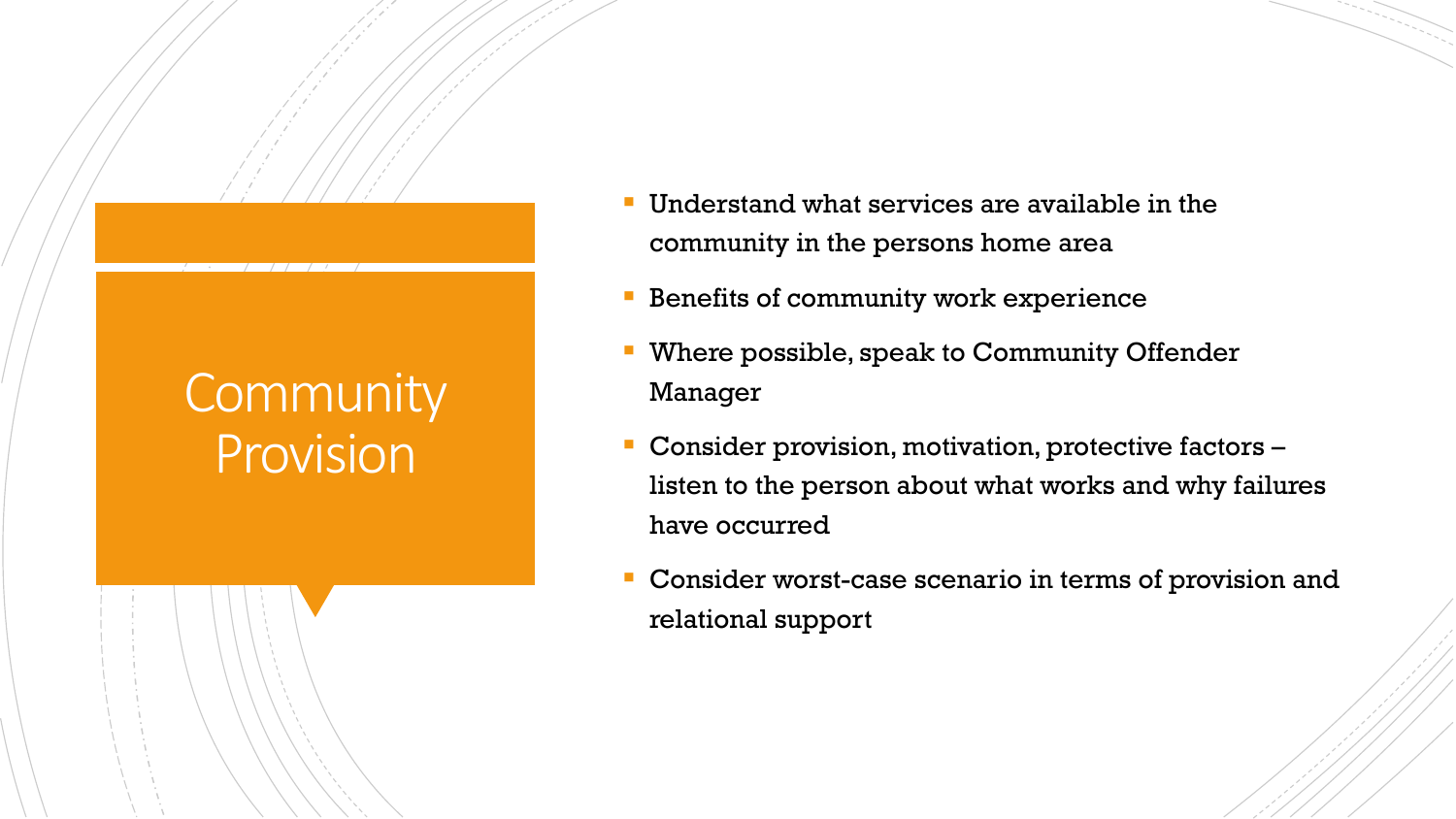## Preparing for **Hearings**

- § Your role is to assist not impose differing recommendations are a gift to the panel
- Always re-read and challenge the independence of your opinion. Would you have said the same regardless of who commissioned it?
- Bullet point your key messages for clarity which will likely centre on differing professional opinions
- Seek to highlight points of agreement rather than disagreement with other psychological risk assessments
- Try to anticipate where the panels line of questioning will go (the benefit of VL hearings)
- § Anticipate both challenge and curious inquiry, panels differ significantly in their approach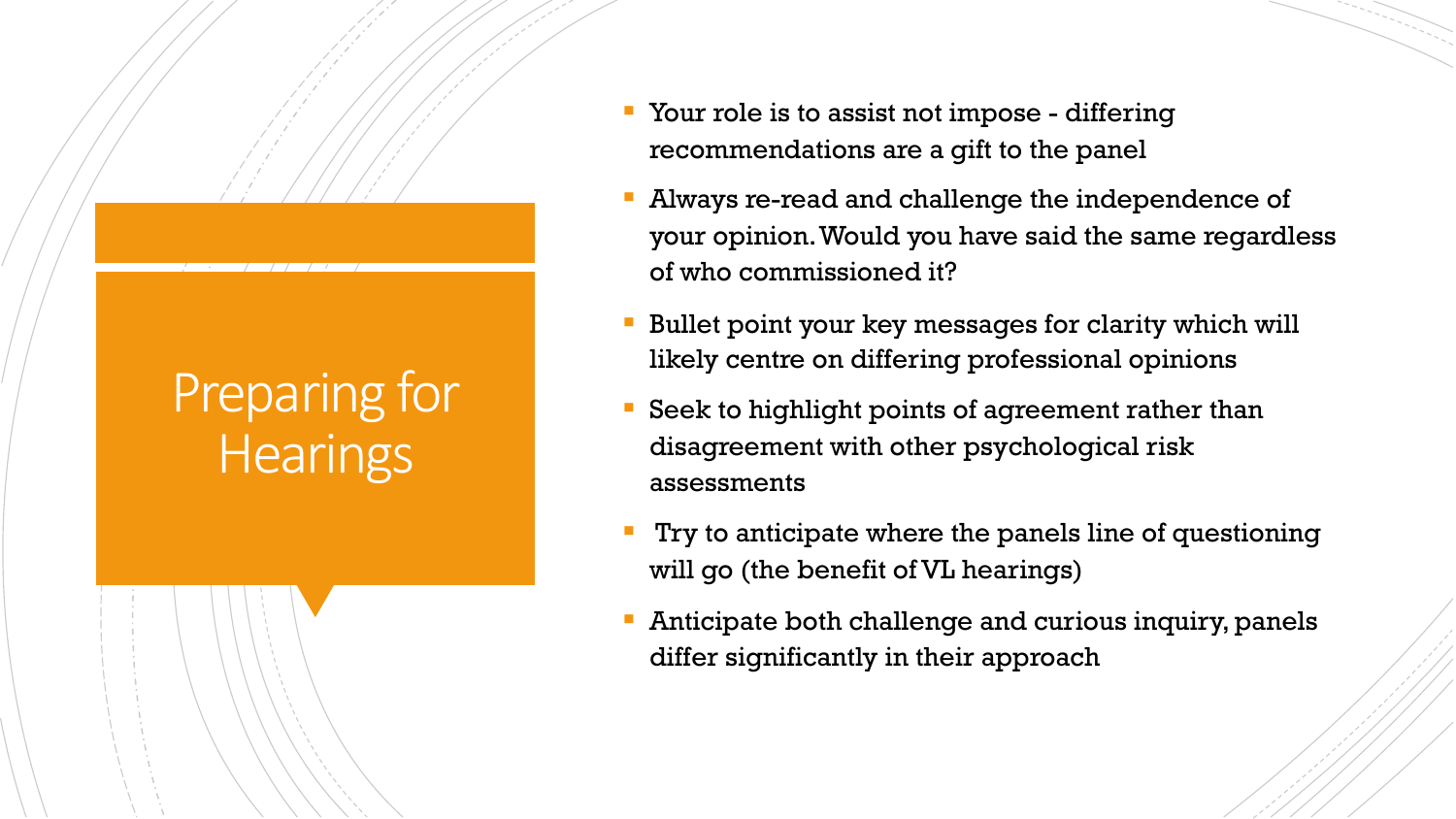#### Lessons Learned

- Restructuring reports in a way that is descriptive and clear – don't assume points are self evident
- Not allowing injustice or emotion to cloud opinion (Cat A/IPP)
- § Staying within remit of expertise
- Appearing blasé about the severity of an offence when the risk judgement is low
- Making recommendations which are practical and realistic
- Acknowledge points which challenge your opinion rather than become defensive – pick your battles!
- Being prepared to change one's opinion mid hearing
- Giving greater consideration to the environmental challenges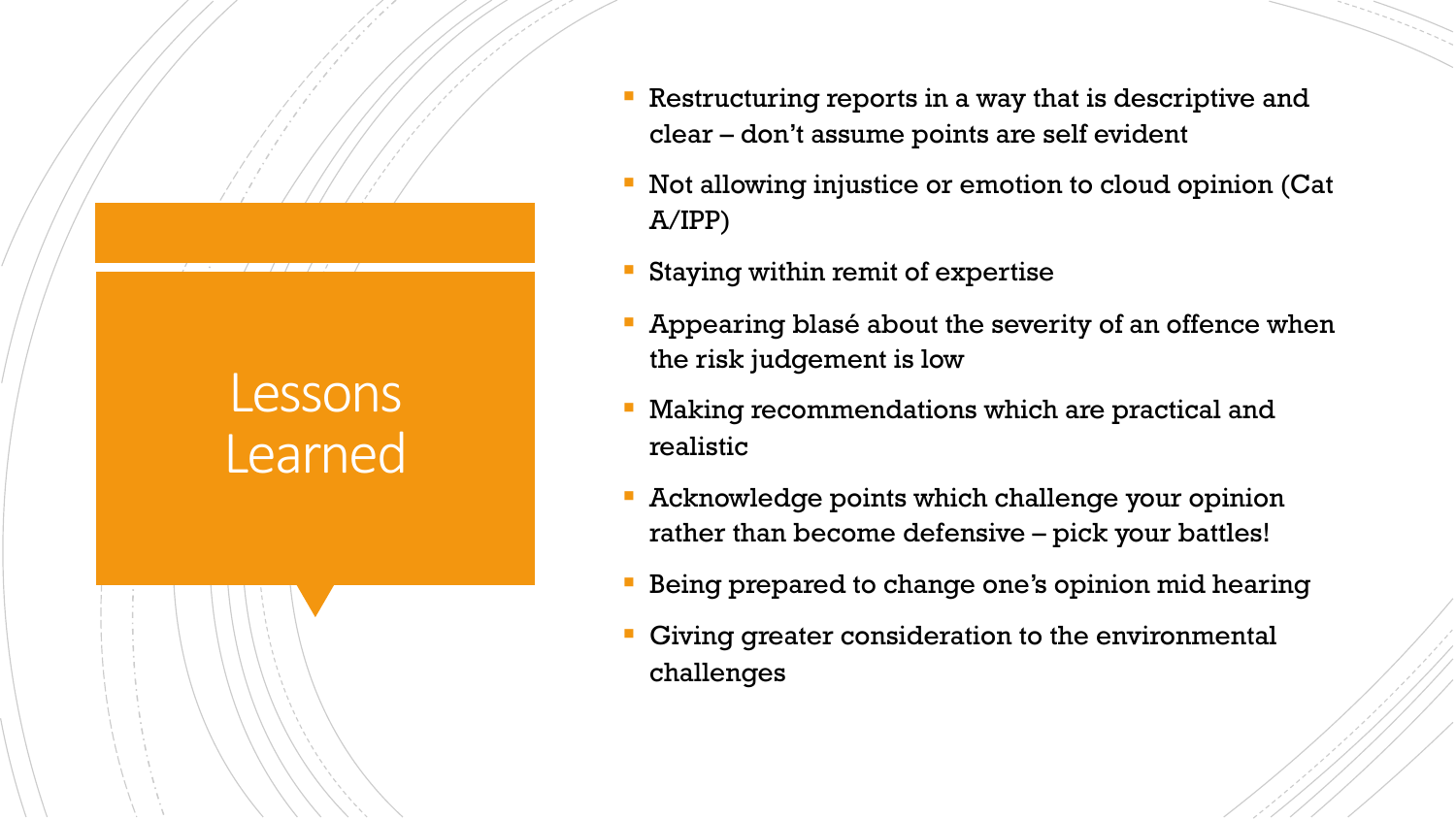## Why do it?

- Constant scrutiny as compliance monitor
- **Interesting and varied cases**
- High level of client contact
- **Bring varied experience to the process**
- Aim to offer pathway, counterargument
- Learn from mistakes, professional development